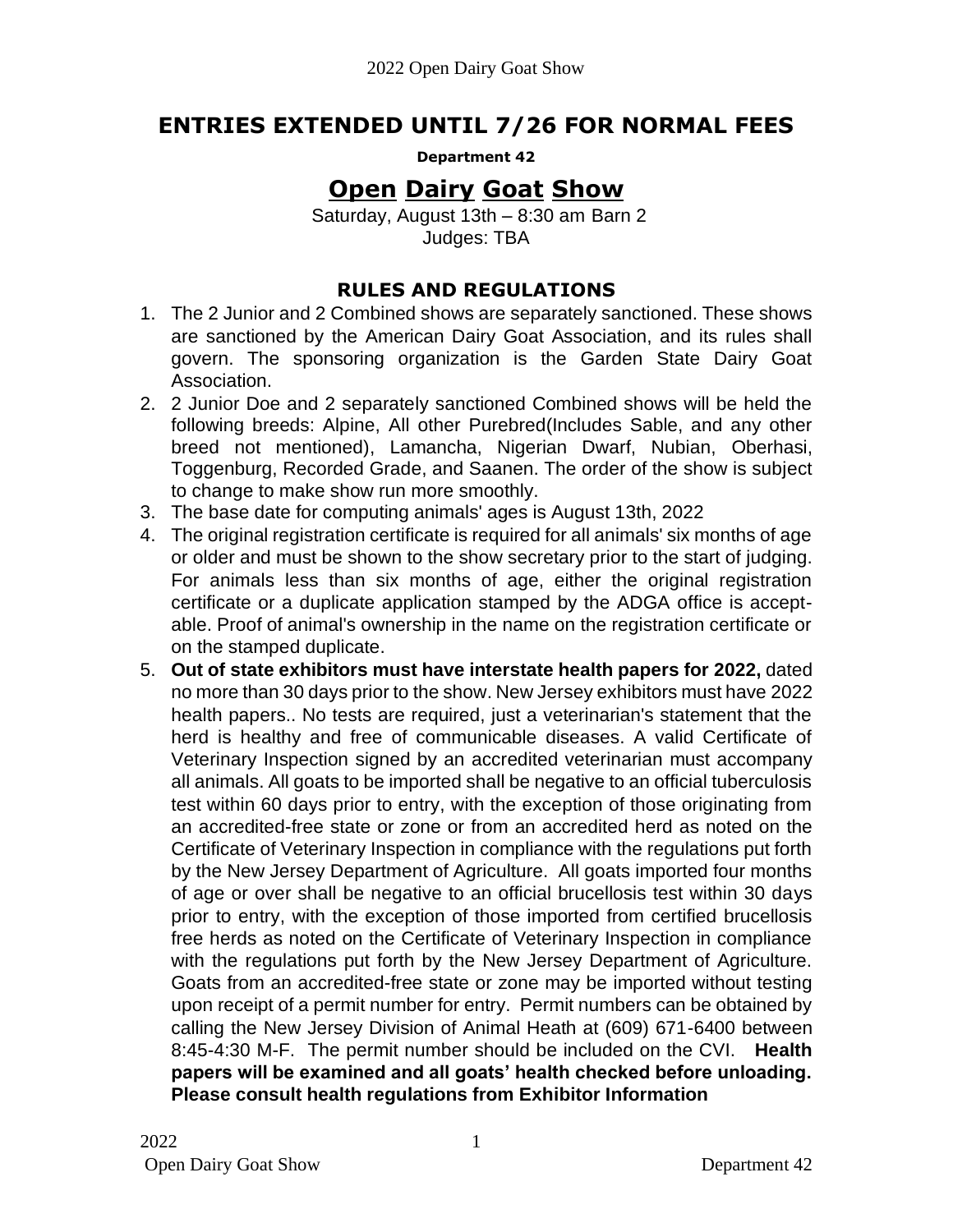- 6. There will be no pre-show milk out.
- 7. We have a Champion Challenge class for all breed Sr that have finished their Championship.
- 8. **THE FOLLOWING PREMIUMS WILL BE AWARDED IN AGE AND SPECIAL CLASSES under 1 st ring judge only: 1st place-\$16.00; 2nd place-\$12.00; 3rd place-\$10.00; 4th place-\$8.00; 5th place-\$5.00**
- 9. To be eligible for group classes, animals must have been shown in their individual classes. Group classes will be shown under 1<sup>st</sup> ring judge only.
- 10. To be eligible for regular entry fees, entries **must be postmarked on or before July 26, 2022 ,** and must be accompanied by an entry fee of \$5 per animal per class.
- 11. **No entries, or telephone entries will be accepted, after August 1st . No Exceptions.**
- 12. Entries must be made on printed entry forms (or copies, etc.) furnished by the New Jersey State Fair<sup>®</sup>/Sussex County Farm & Horse Show. All information and signatures asked for on the entry form must be furnished. Entries will not be accepted unless this information is provided. **Make check payable to New Jersey State Fair** and send with entry blank(s) to Ag. Office; Attn: Open Dairy Goat Show, PO Box 600, Augusta, NJ 07822.
- 13. Substitutions at a cost of \$5 each may be made within the breed and within the show. Exhibitors wishing to substitute animals must do so before 7:00 am on show day. This can be done when possible prior to check in.
- 14. All vehicles must be moved to the outside parking lot after unloading. All animals must remain on the premises until assigned release at end of show.
- 15. Judging of the 2 Combined Shows will begin promptly at 8:30 AM, and all entries must be checked in by 7:45 AM. Judging of the 2 Junior Doe shows will commence upon completion of the judging of the Combined Doe Shows. We will be running both rings at the same time please be aware of your breed and stay close as to not miss your classes.
- 16. Programs will be available.
- 17. Pens are available. Please enter on the entry form the amount of pens needed. Pens are for ANIMAL USE ONLY. **Pens will be labeled with exhibitor's names**. Bring your own feed and hay; bedding is provided.
- 18. Exhibitors must have their animals in the holding area and ready to enter the ring before the judging has begun.
	- 19. There will be a \$35.00 charge for checks not honored by the exhibitor's bank.
		- 20. If you have any questions, you can call the Show Chairperson Dana Eisele 862-354-0128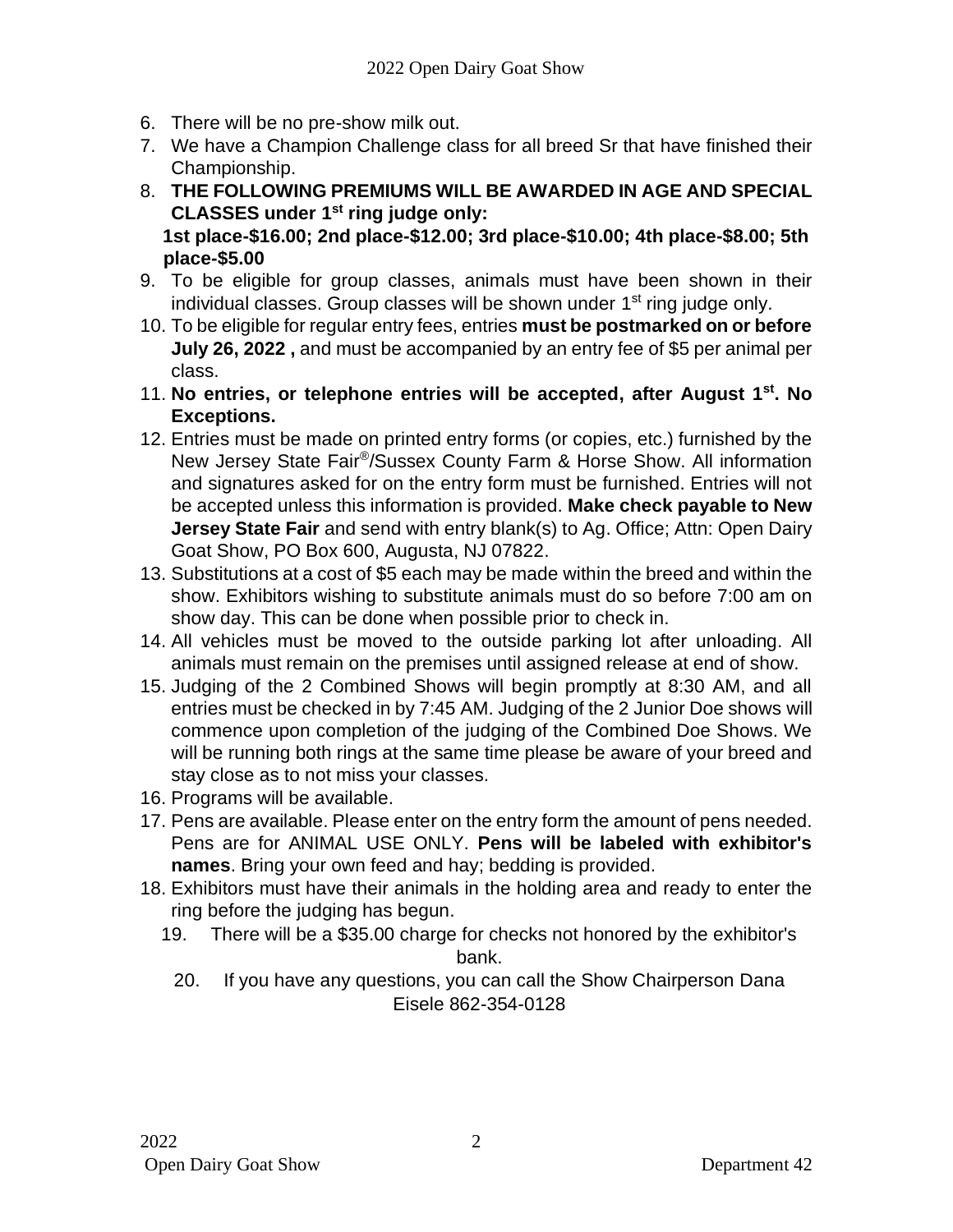# **These Sections have the following classes:**

**ALP:** Alpine, **AOP:** All other Purebred(Includes Oberhalsi, Sable, Toggenburg and any other breed not mentioned) ; **LAM:** Lamancha; **NIG:** Nigerian Dwarf; **NUB:**  Nubian; **REG:** Recorded Grade; **SAA:** Saanen.

## **COMBINED SHOW for 1 st Ring Judge:**

Class Number with Description

### **05. Dry does under 2 years**

- **10. Milkers** under 2 years of age
- **20. Milkers** 2-3 years of age
- **30. Milkers** 3-4 years of age
- **40. Milkers** 4-5 years of age
- **50. Milkers** 5 years of age and over
- **55. Senior Grand & Reserve Grand Champion**

# **60. Champion Challenge**

**70. Get of Sire** – Three does sired by the same buck, out of at least two dams, not necessarily owned by the same exhibitor. Name the sire on entry form.

**80. Dam & Daughter** – Two does, not necessarily owned by the same exhibitor. Name does on the entry form.

- **90**. **Produce of Dam** Two does, not necessarily owned by the same exhibitor, out of one dam. Name the dam on the entry form.
- **100. Dairy Herd** Four does owned by one household, limited to one group per breed per household. Herd name on the entry form.
- **Best Doe in Show -** (All Best of Breed Winners must stay for this class).

# **JUNIOR DOE SHOW for 1 st Ring Judge:**

Class Number with Description

**110. Does** under 3 months of age

**120. Does** 3-5 months of age

**130. Does** 5-12 months of age

**140. Does** 12 - 24 months of age

# **145. Junior Grand & Reserve Grand Champion**

**150. Get of Sire** – Three does sired by the same buck, out of at least two dams, not necessarily owned by the same exhibitor (if with

another exhibitor, name other exhibitor on the entry form). Name sire on the entry form.

**160. Breeders Trio** – Three does owned and bred by the same exhibitor,

limited to one group per breed. Herd name on the entry form.

### **Best Doe In Show –** (All Best of Breed Winners must stay for this class)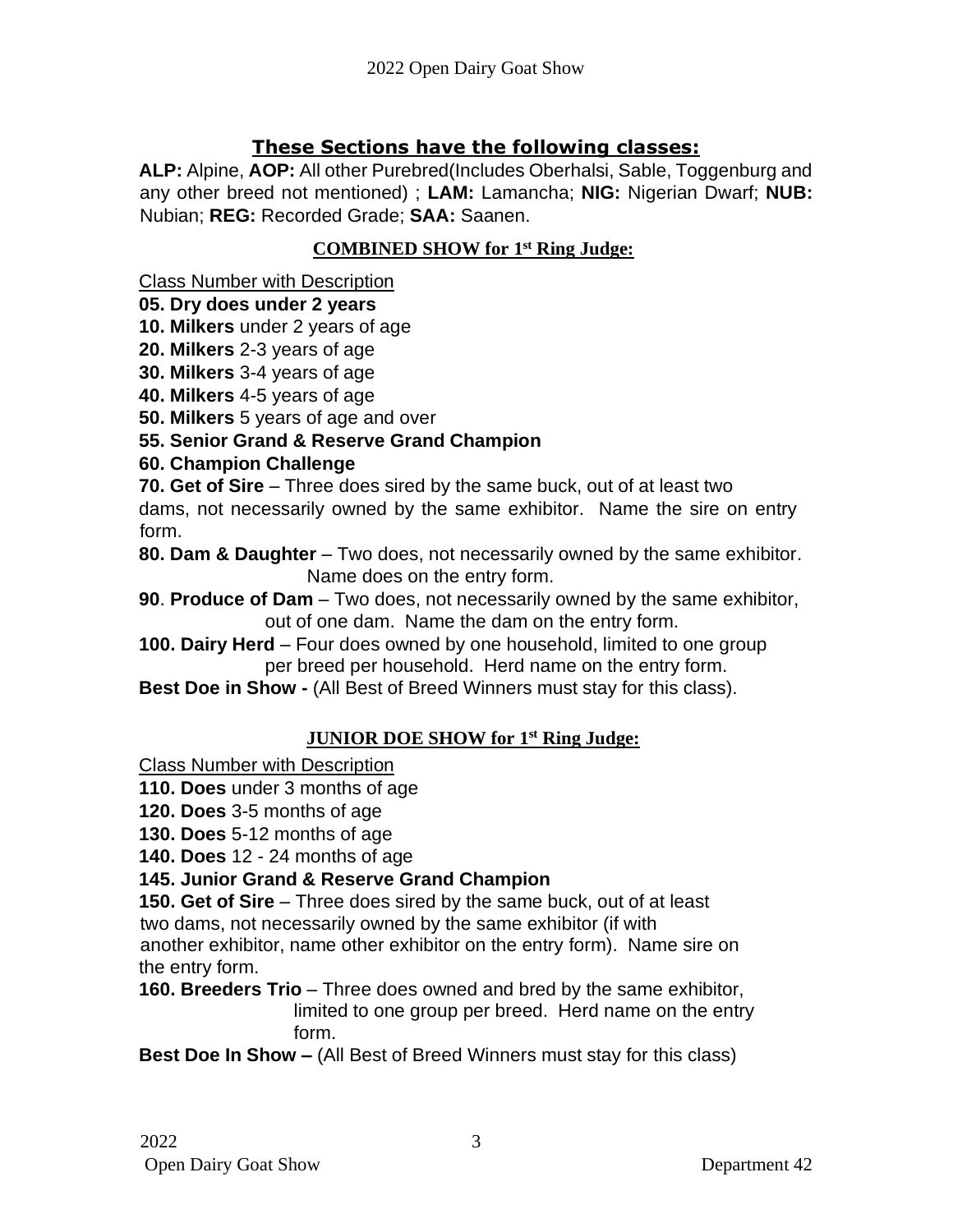- COMBINED SHOW for 2<sup>nd</sup> Ring Judge:
- Class Number with description
- **205. Dry does under 2 years**
- **210. Milkers** under 2 years of age
- **220. Milkers** 2-3 years of age
- **230. Milkers** 3-4 years of age
- **240. Milkers** 4-5 years of age
- **250. Milkers** 5 years of age and over
- **255. Senior Grand & Reserve Grand Champion**
- **260. Champion Challenge**
- **Best Doe in Show -** (All Best of Breed Winners must stay for this class).

### **JUNIOR DOE SHOW for 2<sup>nd</sup> Ring Judge:**

Class Number with Description **310. Does** under 3 months of age **320. Does** 3-5 months of age **330. Does** 5-12 months of age **340. Does** 12 - 24 months of age **345. Junior Grand & Reserve Grand Champion Best Doe in Show -** (All Best of Breed Winners must stay for this class).

**\*No Vehicles are permitted in the Ag. Area after 9am, they must be parked in a designated parking lot. Vehicles will be towed at the owner's expense. The New Jersey State Fair/ Sussex County Farm & Horse Show Association will not be responsible for any damages to your vehicle. Exhibitors will be let to leave after completion of show only a few at a time per fairground rules. Please notify the chairperson if you have a time constraint.** 

### **NEW JERSEY GOATS Attending a New Jersey Fair/Show:**

- Shall be accompanied by an official CVI
- All sexually intact registered goats, all sexually intact dairy goats, and sexually intact goats that have been raised on the same premises as sheep must be identified by USDA approved official identification - approved ear tag and/or tattoo. A microchip is also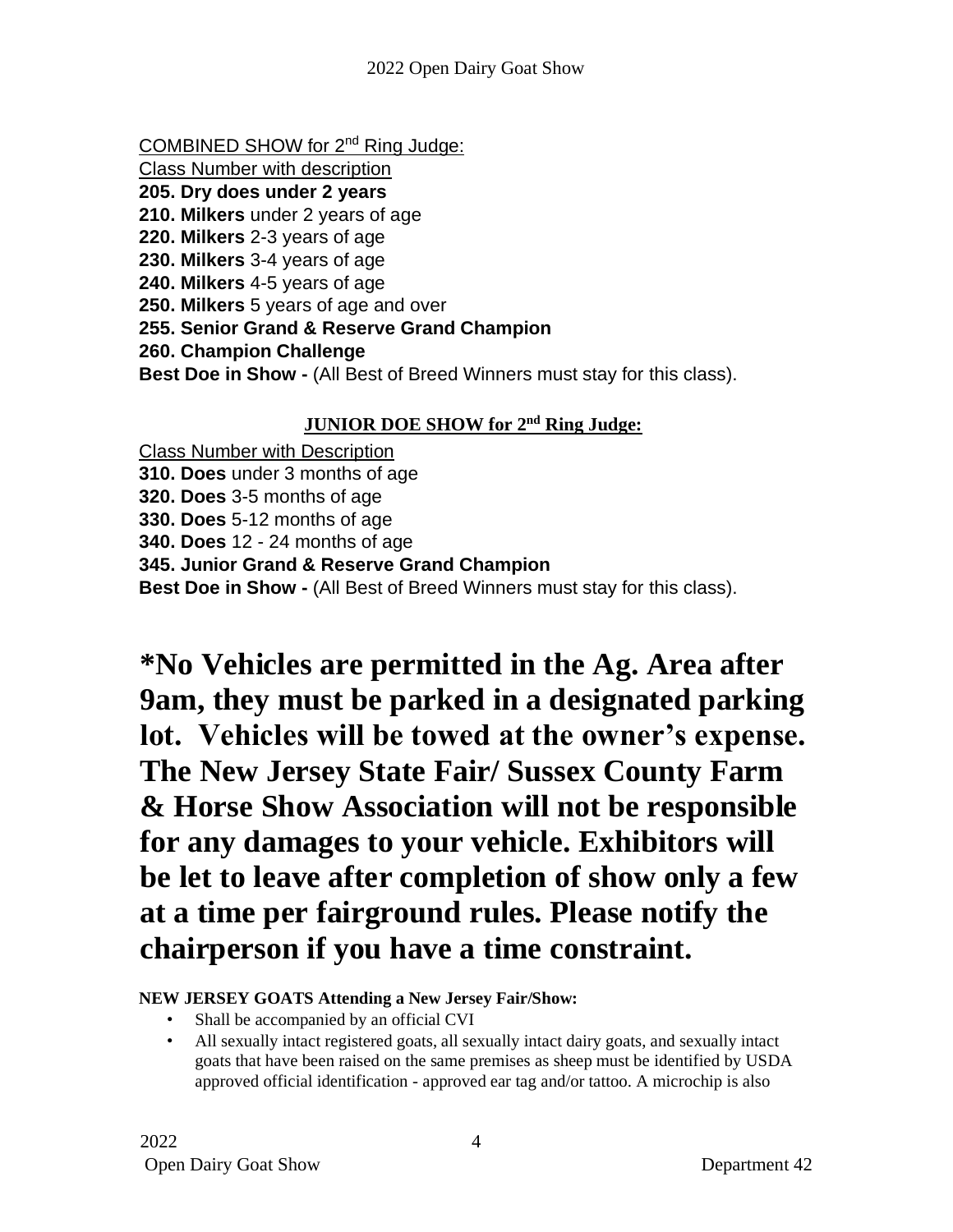acceptable but it must be a USDA approved device. If a microchip is used for ID, the animal owner must bring the microchip reader to the fair.

### **IMPORTED GOATS Attending a New Jersey Fair/Show:**

- Shall be accompanied by an official CVI
- All sexually intact registered goats, all sexually intact dairy goats, and sexually intact goats that have been raised on the same premises as sheep must be identified by USDA approved official identification - approved ear tag and/or tattoo. A microchip is also acceptable but it must be a USDA approved device. If a microchip is used for ID, the animal owner must bring the microchip reader to the fair.
- All goats to be imported shall be negative to an official tuberculosis test within 60 days prior to entry. Goats from an accredited-free state or zone or from an accredited herd shall be exempt from testing.
- For an accredited herd, the CVI shall include the date on which the herd of origin was last tuberculin tested, and a statement by the accredited veterinarian that the goats to be imported were:
	- $\circ$  included in the most recent test of the herd of origin and testing with negative results occurred within one year prior to the date of movement OR that
	- o they are natural additions to the herd.
- All goats to be imported four months of age or over shall be negative to an official brucellosis test within 30 day prior to entry. Wethers shall be exempt from brucellosis testing.
- For a certified brucellosis free herd, the CVI shall include the date on which the herd of origin was last brucellosis tested, the type of test performed, the accession number and the name of the laboratory, and a statement by the accredited veterinarian that the goats imported were:
	- $\circ$  included in the most recent test of the herd of origin and testing with negative results occurred within one year prior to the date of movement OR that
	- o they are natural additions to the herd.

**Please note:** In lieu of brucellosis testing, the State Veterinarian will allow goats that do not originate from brucellosis free herds to attend New Jersey fairs/shows **IF** the owner contacts the New Jersey Division of Animal Health at 609 292-3965 between 8:45-4:30 M-F to obtain a permit number to be included on the CVI. Owners will need to provide the following information:

- $\Phi$  Name of owner
- National Premise Identification number or scrapie identification number
- Address of premises of origin
- Address of premises of destination
- $\Phi$  Number of goats to enter into New Jersey
- $\Phi$  Date of movement.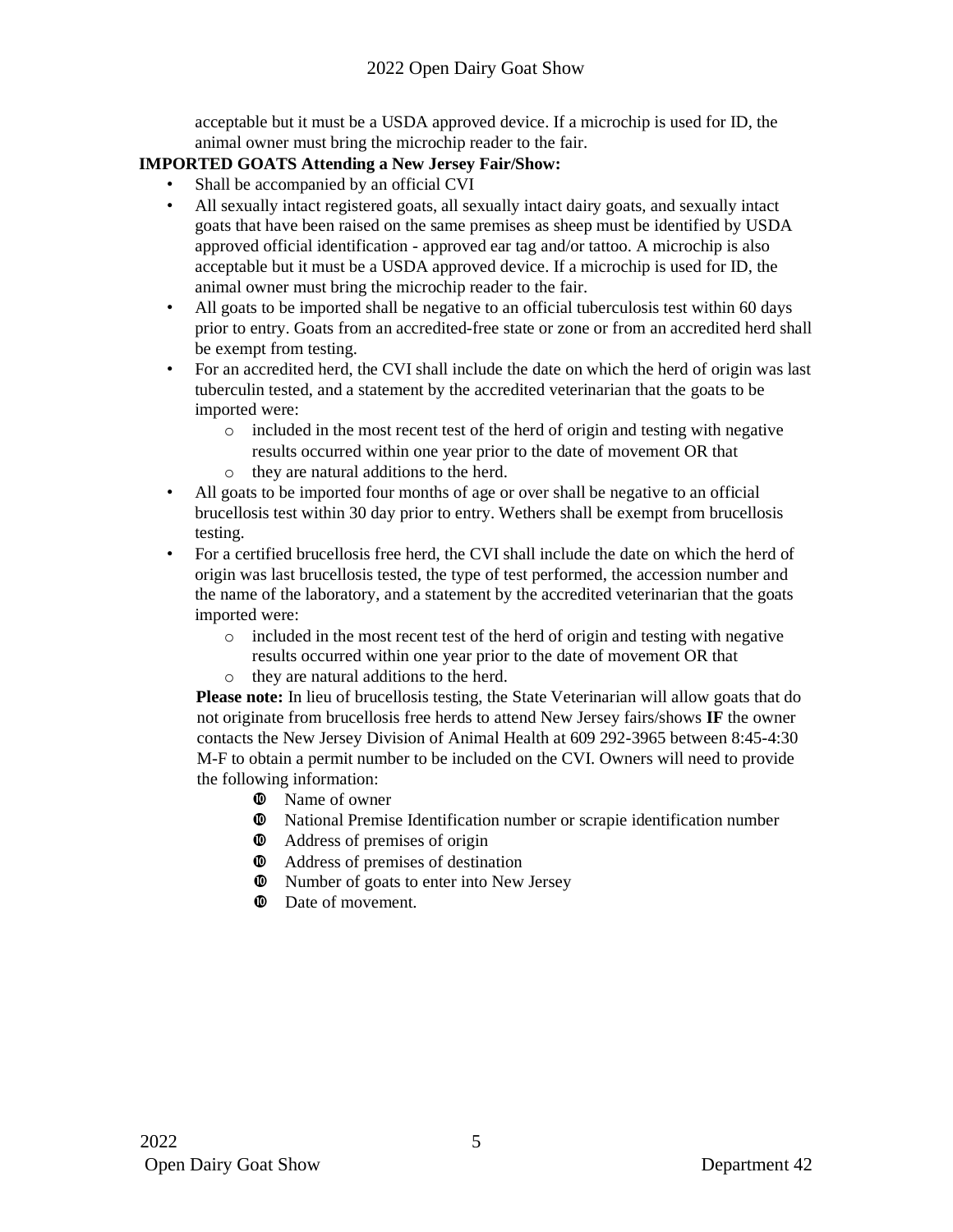# **THE NEW JERSEY STATE FAIR® / SUSSEX COUNTY FARM & HORSE SHOW**

# **EXHIBITOR & GENERAL INFORMATION**

**\*No Vehicles are permitted in the ag. area after 10am, they must be parked in a designated parking lot.** 

**Vehicles will be towed at the owner's expense. The New Jersey State Fair/ Sussex County Farm & Horse Show Association will not be responsible for any damages to your vehicle** 

**NOTE: All premiums will be mailed within ten days of the show, unless noted otherwise in department rules** 

### **The following are some general information for livestock exhibitors that will assist you in planning your trip to the show. If you have any questions, please do not hesitate to call the Director of your show.**

1. **Livestock barns -** Barns measure 40' x 200' and have open sides (no walls), except for barn #6, which is enclosed. Barn #6 houses the small animals (rabbits, cavy, etc) and poultry. Although barns are well ventilated, since it is August, you are encouraged to bring fans and 50' extension cords.

**There will be no food or drink allowed in livestock barns 1-6, the livestock show arena, the milking parlor, or any other structure in the agricultural area which contains livestock, poultry or animals of any kind.** All 4-H members and their families are required to follow these rules.

• It will be the responsibility of 4-H leaders and open show directors to monitor their groups.

• Judges and their helpers are permitted to have bottled water in the livestock show area during their show. Bottles must have cap on when not in use.

2. **Your Housing -** If you plan to stay overnight, there are a number of motels within 20-30 minutes. Be sure to make a reservation soon. There are also a number of "hook-ups" for campers or RV's on the fairgrounds. If you plan to camp, please indicate it on your application so we can reserve a spot for you.

3. **Security -** Gates on the ends of the barns are closed during the night and security personnel patrol the fairgrounds.

4. **Restrooms & Showers -** A reserved restroom and shower facility are available for exhibitors. They are located adjacent to the Agricultural Food Booth. There are also restroom and shower facilities near the agricultural area.

5. The New Jersey State Fair® /Sussex County Farm & Horse Show is not responsible for omissions or printing errors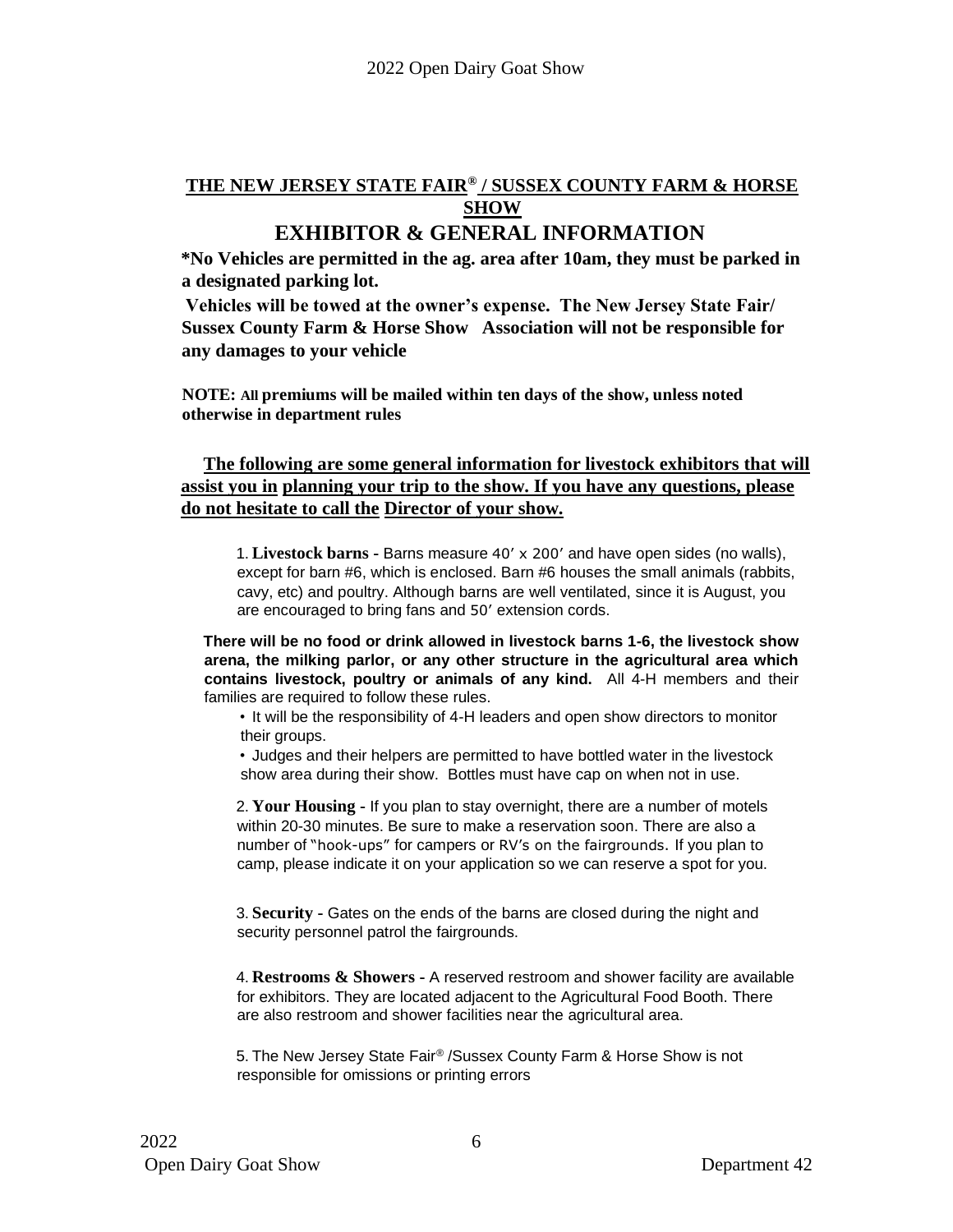6. All exhibits must remain on display at the Fairgrounds until 8:00 pm on Saturday, August 14th, unless otherwise noted.

7. **Dog, Pet, and Exotic Animal Policy -** Dogs, Pets, and Exotic Animals – None allowed with the following exceptions:

a.) Handicapped persons requiring trained and controlled animal assistance

b.) When they are a part of an approved exhibit, show or display and are controlled c.) Livestock exhibitors

d.) Horse Show exhibitors

e.) Concessionaires/carnival living area.

• Permits must be filed for the above exceptions for the full time the animal will be on the grounds. The

Dog, Pet and Exotic Animal permit may be found on the Exhibitors page of our website. Please send permits with your entries, when possible. Otherwise, you must file permits with your department chairperson. You will be given a copy as proof of filing. Please come to the Agricultural office in the Administration building to pick

up your copy.

### **Rules for the preceding exceptions**

• The PERMIT must be presented by the person controlling the animal at the request of any fair official or representative.

• All animals must be on a leash or confined at all times and controlled by an adult. Animals used for Fair approved demonstrations (i.e.-accompanying carriages, herding sheep, etc.) may be unrestricted while they are doing their performance, but must be controlled by an adult.

• Animals must remain in the specific area they are cleared to (i.e.-horse stall or trailer area, cow or sheep barn, etc.)

• Animals must not be walked around the other parts of the Fair Grounds nor in the vicinity of a crowd in their area or near any food concessions.

• Handicapped persons requiring trained and controlled animal assistance (i.e.- Seeing Eye dogs) may be excused from rules 2, 3, and 4, but must have a permit.

• Animal's owner is responsible for clean-up of all wastes generated by the animal(s).

**IT IS ILLEGAL TO LEAVE YOUR PET IN A CAR OR SIMILAR VEHICLE.** 

# **8.The water may contain chlorine to combat harmful bacteria**

# **9.Participation in this event is at your own risk and that of the health of your animals**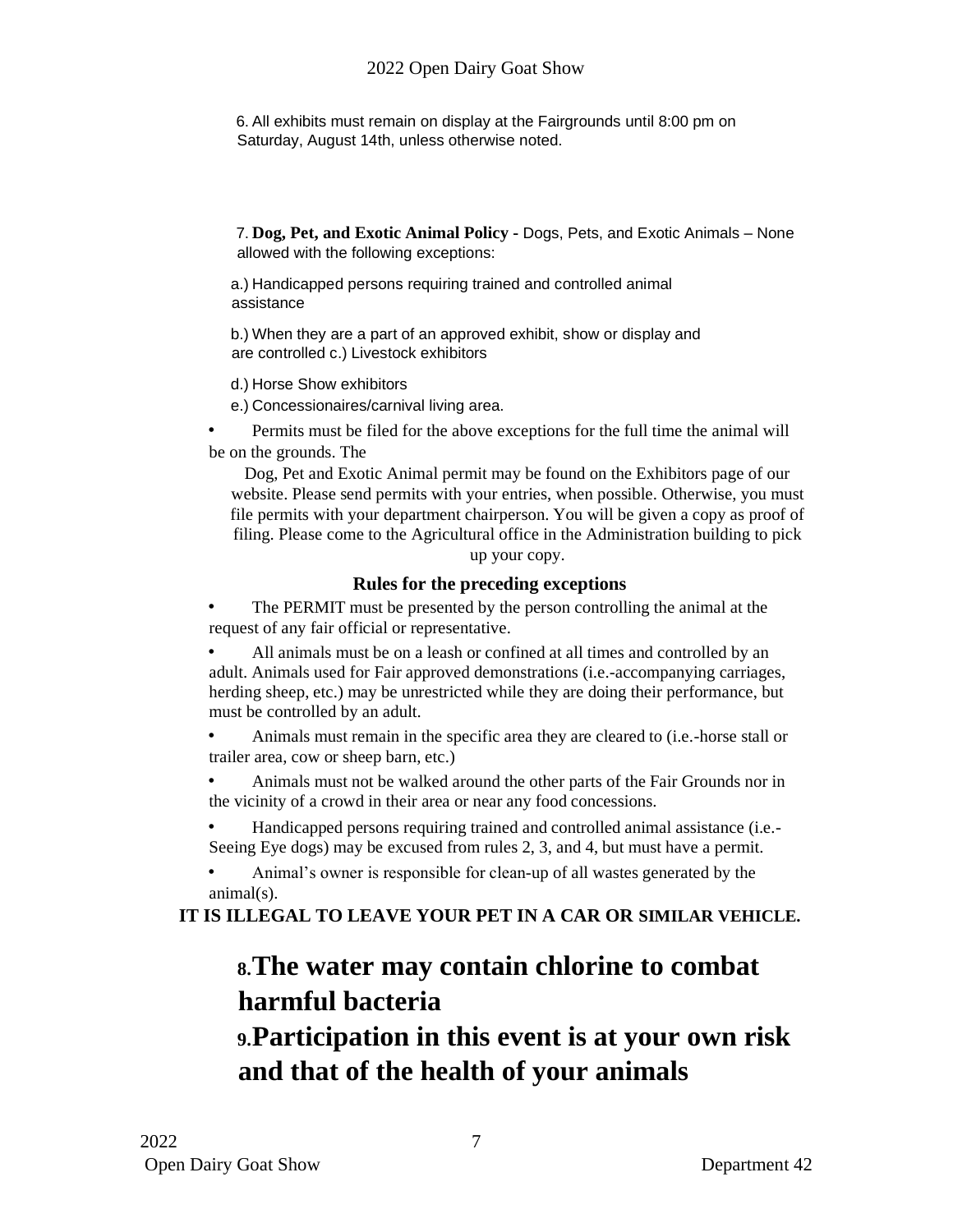# **NJ STATE HEALTH REQUIREMENTS**

Any exhibitor showing at the The New Jersey State Fair ®, Sussex County Farm & Horse Show must be in compliance with the New Jersey Division of Animal Health recommendations for New Jersey fairs, shows and sales. All animals must be free from infectious or contagious diseases. The recommendations made are in keeping with good management practices to minimize the risk of disease introduction and spread, with specific recommendations for Foot and Mouth Disease (FMD) prevention. New Jersey Department of Agriculture's (NJDA) Animal Health staff along with veterinarians, farmers, and producers is encouraged to remain vigilant for any signs of unusual diseases in an animal, flock, or herd.

#### **Specific signs that may indicate exposure to an infectious or toxic agent include:**

| <u>abaania aidiin muu mutti muraafa aybaania ta'un muaanana al' fayna udane maraafa</u> |                                                                 |                                            |
|-----------------------------------------------------------------------------------------|-----------------------------------------------------------------|--------------------------------------------|
|                                                                                         | 1. Excessive discharges from body orifices                      | 11. Foaming at mouth or nose               |
| 2.                                                                                      | Off-feed or weight loss                                         | 12. Head pressing, stargazing, no menace   |
|                                                                                         | response,                                                       |                                            |
|                                                                                         | 3. Skin lesions including blisters, pustules or discoloration   | uneven pupil sizes                         |
|                                                                                         | around animal's mouth, nose, teats or hooves                    | 13. Drooping wings, feather or hair loss,  |
|                                                                                         | excessive loss of                                               |                                            |
|                                                                                         | 4. Abnormal behavior; excessive vocalization, depression        | mane and tail hairs                        |
| 5.                                                                                      | Excessive urination, excessive salivation; excessive            | 14. Partial to complete drop in egg        |
|                                                                                         | production, production of                                       |                                            |
|                                                                                         | tearing                                                         | thin-shelled eggs                          |
|                                                                                         | 6. Lameness, off balance, falling down, difficulty rising; cir- | 15. Swelling of tissues around eyes, neck  |
| or legs;                                                                                |                                                                 |                                            |
|                                                                                         | cling, partial or complete paralysis                            | cloudiness of eyes                         |
|                                                                                         | 7. Muscle tremors, seizures                                     | 16. Abortions, still births, weak neonates |
|                                                                                         | 8. Sneezing, open mouthed breathing, gasping for air,           | 17. Abnormal body temperature              |
|                                                                                         | nasal discharge, coughing, difficulty breathing                 | 18. Unusual ticks or maggots               |
| 1.                                                                                      | Diarrhea, vomiting, constipation, excessive dry manure          | 19. Staggering, falling or central nervous |
|                                                                                         | system disorders.                                               |                                            |

10. Twisting of head and neck

If you observe any of the above symptoms or suspect a disease transmission, contact your veterinarian, NJDA's State Veterinarian at 609-671-6400 or USDA's Veterinary Services at 609-259-8387 IMMEDIATELY.

All animals will be inspected by an accredited Veterinarian prior to entering the fair. It is the discretion of the veterinarian in charge to allow animals to enter and remain on the fair/show grounds. (PLEASE NOTE: NO animals will be permitted to off load without a health check, if you arrive at a time when there is no Vet available you will not be allowed to unload your animals. \*In addition to the regular health papers required by our Fair . . . ALL sheep and goats to be shown at this fair shall also be identified by USDA official identification (ear tag and/or approved registry tattoo) in compliance with the federal regulations regarding the Scrapie Eradication Program.)

Any animals showing obvious clinical signs of warts, ringworm, foot rot, parasites, pink eye, draining abscesses or open wounds must not be exhibited or allowed to remain on the fairgrounds.

Any food animal should have a Drug Use Form accompanying it to the fair. This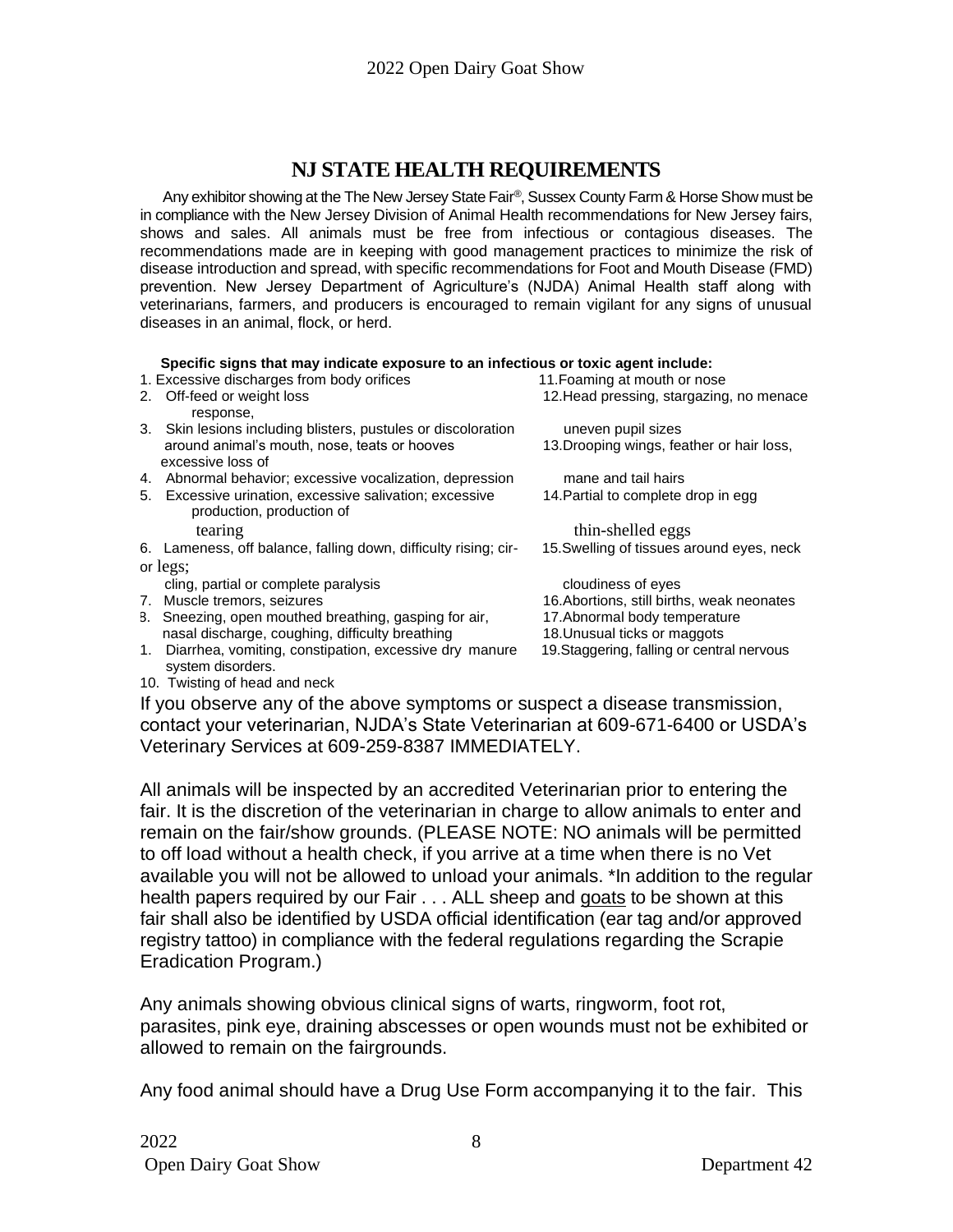form will certify that the market animal is free of any medication – which means that the animal has not been treated with drugs, or the animal does not contain a drug for which the withdrawal period has not yet elapsed per label directions. If the animal has received drugs for medications for which the withdrawal period has not yet elapsed, this must be documented on the form. The animal identification, drug name, date(s) of administration, the route of administration and the drug withdrawal time prior to slaughter must be documented.

LIVESTOCK FROM OUT OF STATE entering New Jersey must be in compliance with NJ health requirements & regulations. An official health certificate approved by the state of origin must accompany livestock entering NJ. Animals must also be in compliance with General Requirements, and inspected by an Accredited Licensed Veterinarian approved by the Animal Health Official from the state of origin.

### **Animal Health Documentation**

Fair/show management is responsible for ensuring that animals to be exhibited enter the grounds in good health and with proper documentation:

- **Certificates of Veterinary Inspection (CVIs)** CVIs are completed and signed by accredited veterinarians for any animal being transported **interstate**. (e.g. Pennsylvania to New Jersey) CVIs are valid for 30 days from the date of examination. The official CVI shall include the following:
	- o Complete name and complete address of exhibitor
	- o Complete address of the premises of origin
	- o **Complete name and complete address of the fair/show to be attended. A separate CVI needs to be completed for each individual fair/show to be attended.**
	- o Species, breed, sex, and age of animals
		- $\triangleright$  Cattle and swine shall be identified by at least one of the following methods: official electronic ID, unique ear tag, tattoo or registration name or number with registration papers.
		- $\triangleright$  Horses and other equine shall be identified by electronic ID, physical description and/or tattoo. Physical description must match with EIA certificate.
		- $\triangleright$  Sheep and goats shall be identified by USDA approved official identification (ear tag and/or approved registry tattoo). For questions regarding the USDA's Mandatory Identification of Sheep and Goats regulation, or to obtain official identification tags for sheep and goats, call the USDA, APHIS, VS office at (609) 259-5260.**Error! Hyperlink reference not valid.**
		- $\triangleright$  Other livestock shall be identified by ear tag, registration name and number, name and physical description or microchip.
	- o Statement that the examining veterinarian personally inspected the animals described and found them free from visible symptoms of infectious, contagious and/or communicable disease or known exposure thereto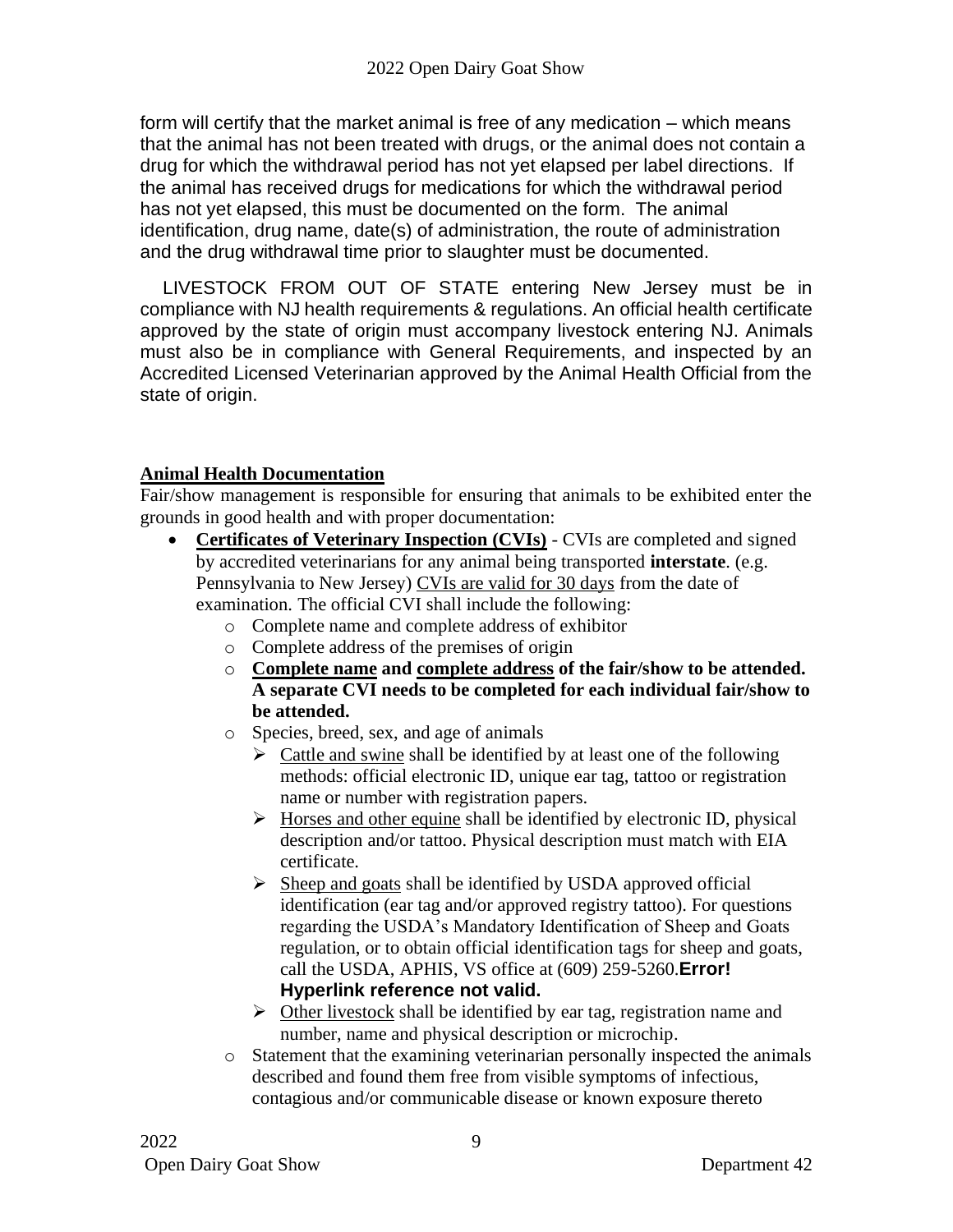within 30 days of shipment.

### **Food Safety**

Any food animal exhibited should be accompanied by a Drug Use Form. This form will certify that:

- The animal has not been treated with drugs or medications; OR the animal does not contain a drug for which the withdrawal period has not yet elapsed as per label directions.
- The animal has received drugs or medication and the withdrawal period has not yet elapsed as per label direction.

DrugUseForms are available on the web at: [http://www.state.nj.us/agriculture/divisions/ah/news/fairsshows.html.](http://www.state.nj.us/agriculture/divisions/ah/news/fairsshows.html) (This documentation should follow the food animal to its final slaughter destination.) If the animal has received drugs or medications for which the withdrawal period has not yet elapsed, this must be documented on the form. The animal identification, drug name, date(s) of administration, the route of administration, and the drug withdrawal time prior to slaughter must be documented. **Animals cannot be turned away from the show if they received medications. The drugs simply need to be documented, and the withdrawal time clearly stated.** *Certain drugs, such as gentamicin, are illegal for use in food animals.* It is the responsibility of the animal producer to check with his or her veterinarian as to what medications can be given

### **Public Health Concerns**

Interactions between people and animals provide valuable and enjoyable educational experiences that should be encouraged. However, during such contact, there is some risk of disease transmission. To protect both humans and animals, the New Jersey Department of Agriculture in consultation with the New Jersey Department of Health and Senior Services encourages all fairs/shows to implement the following precautionary steps to protect both visitors and animals from disease.

- Provide hand-cleaning stations/facilities for use prior to and after contact with animals
	- o Provide running water and soap or antibacterial hand wipes to clean dirt off hands
	- o Provide *alcohol-based hand rubs* for use on clean hands
- Maintain safe and clean stations/facilities to protect visitors and animals
	- o Trash cans should be available and emptied regularly
- Post signs indicating the location of hand-cleaning stations/facilities
- Do not allow human food or drink in animal contact areas
- Forbid smoking in animal contact areas and at hand-cleaning stations/facilities
- Ensure that no feed is fed to the animals unless specifically provided by the fair

### **II. Species Specific Health Regulations and Recommendations**

**NEW JERSEY CATTLE** ATTENDING A NEW JERSEY FAIR/SHOW:

• Shall be accompanied by an official CVI

#### • **IMPORTED CATTLE** ATTENDING A NEW JERSEY FAIR/SHOW: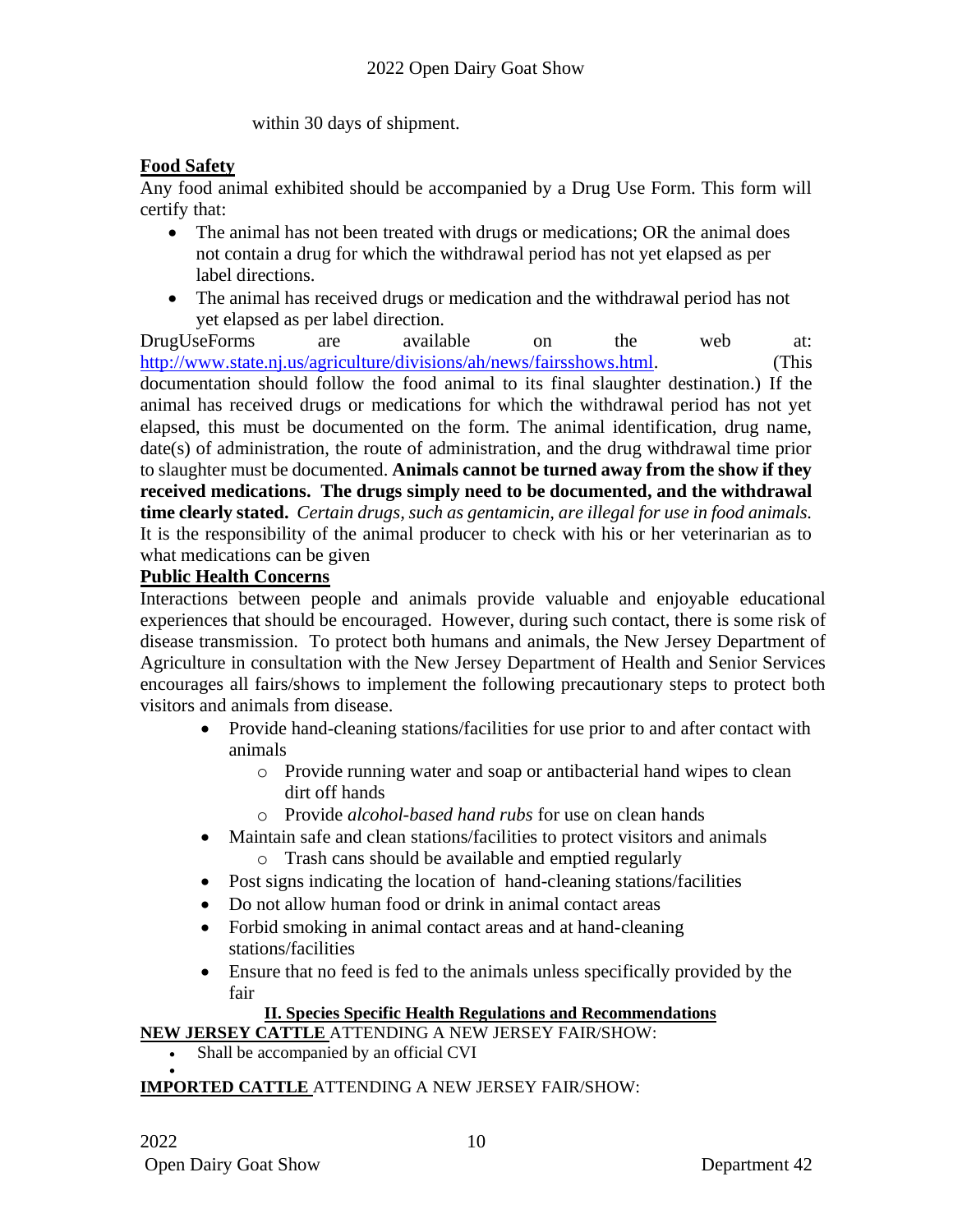- Shall be accompanied by an official CVI
- Shall be negative to a tuberculosis test within 60 days of entry Cattle from an accredited free State, zone, or herd are exempt from testing.
- For an accredited herd, the CVI shall include the date on which the herd of origin was last tuberculin tested, and a statement by the accredited veterinarian that the cattle to be imported were:
	- 1. included in the most recent test of the herd of origin and testing with negative results occurred within one year prior to the date of movement or that
	- 2. they are natural additions to the herd.
	- Six months of age or over shall be negative to an official brucellosis test within 30 days of entry – brucellosis vaccinated heifers under 14 months of age, steers, and spayed heifers are exempt from brucellosis testing. Cattle to be imported that originate from a Class Free State or Area are exempt from brucellosis testing.
	- Shall be negative to an official anaplasmosis or bluetongue test within 30 days prior to entry if they originate from a state that is determined by the USDA to be endemic for anaplasmosis or bluetongue.

#### **NEW JERSEY GOATS** ATTENDING A NEW JERSEY FAIR/SHOW:

- Shall be accompanied by an official CVI
- All goats, of any age, must be identified by USDA approved official identification approved ear tag and/or tattoo. A microchip is also acceptable but it must be a USDA approved device. If a microchip is used for ID, the animal owner must bring the microchip reader to the fair.

#### **IMPORTED GOATS** ATTENDING A NEW JERSEY FAIR/SHOW:

- Shall be accompanied by an official CVI
- All goats, of any age, must be identified by USDA approved official identification approved ear tag and/or tattoo. A microchip is also acceptable but it must be a USDA approved device. If a microchip is used for ID, the animal owner must bring the microchip reader to the fair.
- All goats to be imported shall be negative to an official tuberculosis test within 60 days prior to entry. Goats from an accredited-free state or zone or from an accredited herd shall be exempt from testing.
- For an accredited herd, the CVI shall include the date on which the herd of origin was last tuberculin tested, and a statement by the accredited veterinarian that the goats to be imported were:
	- 1. included in the most recent test of the herd of origin and testing with negative results occurred within one year prior to the date of movement or that
	- 2. they are natural additions to the herd.
- All goats to be imported four months of age or over shall be negative to an official brucellosis test within 30 day prior to entry. Wethers shall be exempt from brucellosis testing.

Please note: In lieu of brucellosis testing, the State Veterinarian will allow goats that do not originate from brucellosis free herds to attend New Jersey fairs/shows **IF** the owner contacts the New Jersey Division of Animal Health at (609) 671-6400 between 9:00am - 4:30pm M-F to obtain a permit number to be included on the CVI. Owners will need to provide the following information:

- Name of owner
- National Premise Identification number or scrapie identification number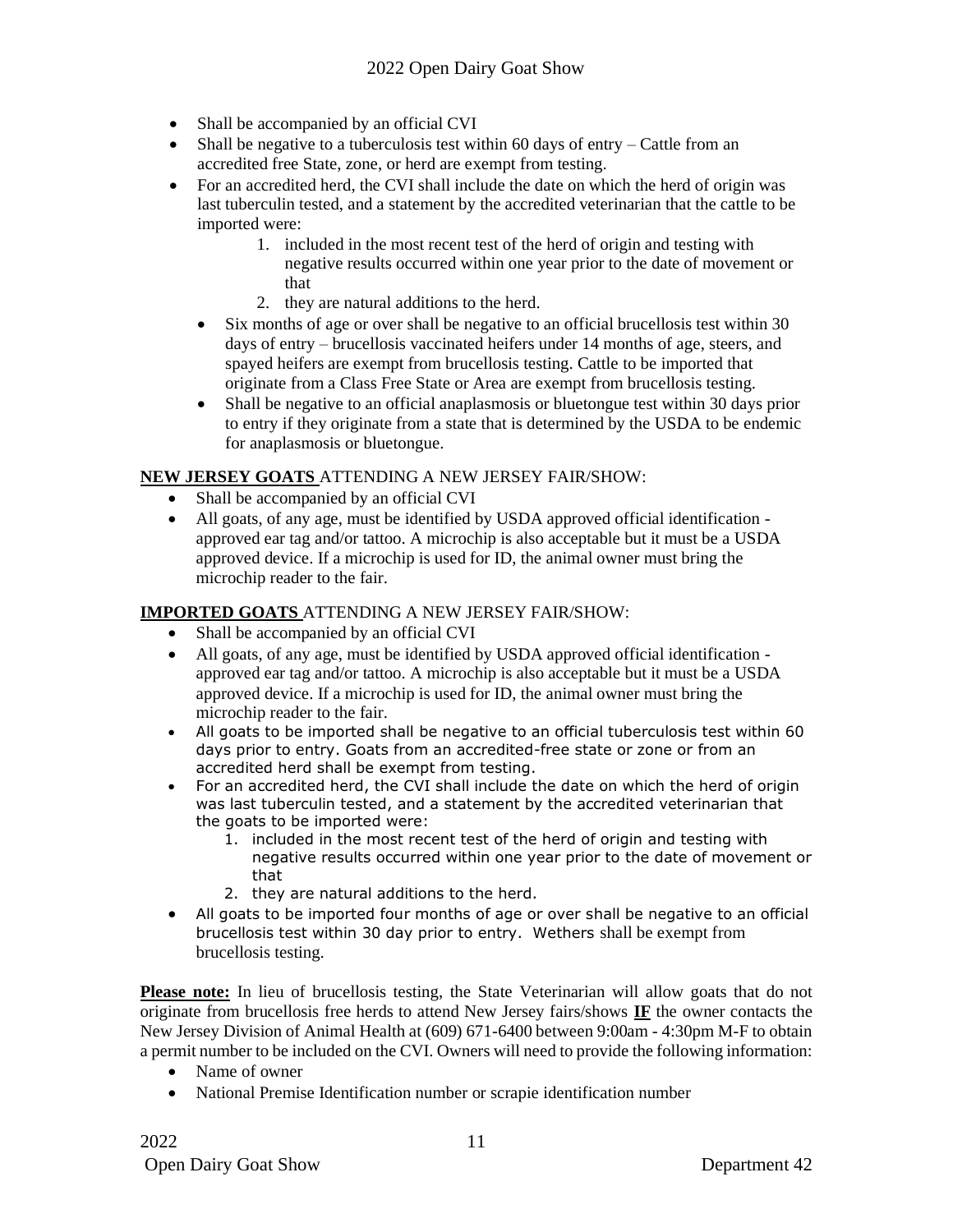- Address of premises of origin
- Address of premises of destination
- Number of goats to enter into New Jersey
- Date of movement.

#### **NEW JERSEY HORSES** ATTENDING A NEW JERSEY FAIR/SHOW:

- Shall be accompanied by an official CVI or AHC
- Shall be accompanied by a valid EIA (Coggins) form certifying the animal has had a negative official test (AGID or ELISA) for equine infectious anemia within the past 24 months – horses younger than 6 months and accompanied by a dam that has a negative official Coggins test within the past 24 months are exempt from testing.
- That are to change owners via sale, barter, or trade shall have a negative Coggins test within 90 days prior to exchange.

#### **IMPORTED HORSES** ATTENDING A NEW JERSEY FAIR/SHOW:

- Shall be accompanied by an official CVI.
- Shall be accompanied by a valid EIA (Coggins) form certifying the animal has had a negative official test (AGID or ELISA) for equine infectious anemia within the past 12 months – horses younger than 6 months and accompanied by a dam that has a negative official Coggins test within the past 12 months are exempt from testing.
- That are to change owners via sale, barter, or trade  $-\text{ shall have a negative Coggins}$ test within 90 days prior to exchange.

#### **NEW JERSEY LLAMA (all species of the genus Lama**) ATTENDING A NEW JERSEY FAIR/SHOW:

• Shall be accompanied by an official CVI or AHC

### **IMPORTED LLAMA** ATTENDING A NEW JERSEY FAIR/SHOW:

- Shall be accompanied by an official CVI
- Shall be tested negative for Bluetongue within 30 days prior to entry. Camelids to be imported that originate from states where Bluetongue is not endemic or considered low risk shall be exempt from testing.
- Shall be negative to an official tuberculosis test within 60 days prior to entry. Camelids to be imported that originate from an accredited-free state or zone shall be exempt from testing. All camelids to be imported six months of age or over shall be negative to an official brucellosis test within 30 days prior to entry. Neutered male camelids are exempt from testing.

### **NEW JERSEY POULTRY** ATTENDING A NEW JERSEY FAIR/SHOW:

- Shall be accompanied by an official CVI, AHC, VS Form 9-2 or 9-3, or a 4-H Poultry, Rabbit, or Cavy Health Form
- All poultry, including baby chicks, exhibition, exotic, and game birds (including ostrich, emu and rhea but excluding waterfowl) going to public exhibitions in New Jersey shall originate from U.S. Pullorum-Typhoid clean or equivalent flocks, OR
- All poultry over 4 months of age shall have an individual negative Pullorum-Typhoid test within 90 days prior to the exhibit.
	- 1. Turkeys shall be blood tested at more than 12 weeks of age
	- 2. Game birds shall be tested when more than 4 months of age or upon reaching sexual maturity, whichever comes first
	- 3. Ostrich, emu, rhea and cassowaries shall be blood tested when more than 12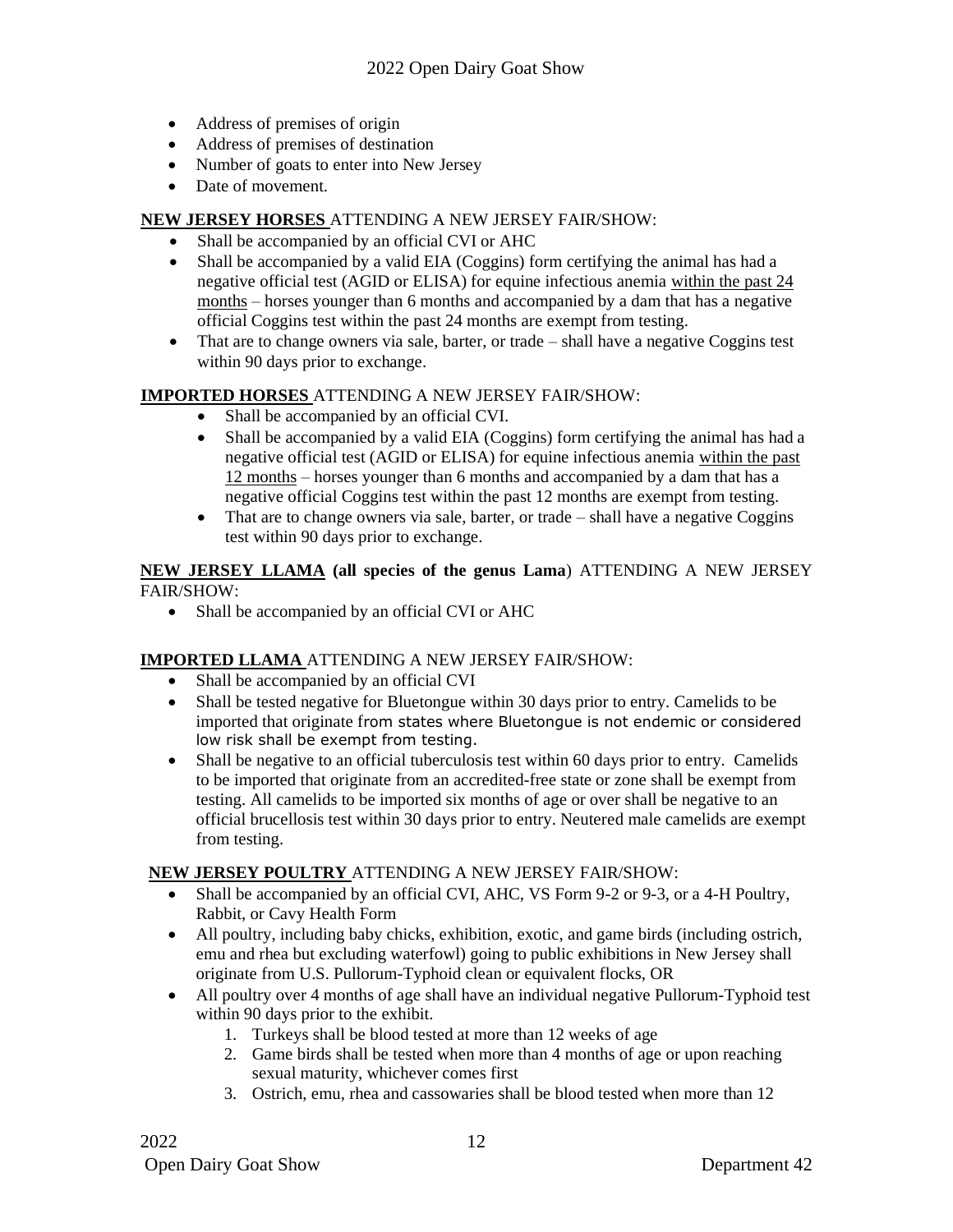months of age. All ostrich, emus, rhea and cassowaries less than twelve months shall originate from Pullorum-Typhoid negative flocks.

• All birds less than four months of age shall originate from Pullorum-Typhoid negative flocks or poultry less than 4 months in age shipped directly from a hatchery shall be accompanied by a VS 9-3. (The individual test is not valid for birds in this age group).

### *A list of New Jersey certified pullorum testers is available upon request from the Division of Animal Health (609)671-6400.*

### **IMPORTED POULTRY** ATTENDING A NEW JERSEY FAIR/SHOW:

- Shall be accompanied by an official CVI or VS Form 9-2 or 9-3
- All poultry, including baby chicks, exhibition, exotic, and game birds (including ostrich, emu and rhea but excluding waterfowl) shall originate from U.S. Pullorum-Typhoid clean or equivalent flocks, or
- All poultry over 4 months of age shall have an individual negative Pullorum-Typhoid test within 90 days prior to the exhibit. See testing information below:
	- 1. Turkeys shall be blood tested at more than 12 weeks of age
	- 2. Game birds shall be tested when more than 4 months of age or upon reaching sexual maturity, whichever comes first.
	- 3. Ostrich, emu, rhea and cassowaries shall be blood tested when more than 12 months of age. All ostrich, emus, rhea and cassowaries under twelve months shall originate from Pullorum-Typhoid negative flocks.
	- All birds less than four months of age shall originate from Pullorum-Typhoid negative flocks or poultry less than 4 months in age shipped directly from a hatchery shall be accompanied by a VS 9-3. (The individual test is not valid for birds in this age group).
	- All poultry and hatching eggs originating from areas or counties with confirmed cases of Avian Influenza must obtain a permit number for entry. This number must appear on the original health certificate or VS Form 9-2 or 9-3 issued by an accredited veterinarian. Permits may be obtained by contacting the New Jersey Department of Agriculture, Division of Animal Health, at (609) 671-6400, Monday-Friday, 9:00am - 4:30pm.

### Please note:

Concerns regarding Avian Influenza virus continue.

Since December 2014, a dangerous new strain of Highly Pathogenic Avian Influenza (HPAI), also known as "bird flu" has been found in domestic poultry and wild migratory waterfowl. All poultry owners need to be on the lookout for signs of illness in their poultry and use good biosecurity practices to protect birds. Signs of HPAI may include sudden increase in bird deaths, sneezing, gasping for air, coughing and nasal discharge (runny nose), watery and/or green diarrhea, lack of energy and poor appetite, drop in egg production or soft- or thin-shelled misshapen eggs, swelling around the eyes, neck and head and purple discoloration of the wattles, combs and legs.

This avian influenza strain is deadly to birds but poses no immediate public health concerns.

Additional information on biosecurity for backyard flocks (including handouts on avian influenza and on biosecurity) can be found at [http://healthybirds.aphis.usda.gov/.](http://healthybirds.aphis.usda.gov/) In order to protect the State's poultry industry, the NJDA recommends that fair/show management adopt rules that require all poultry and hatching eggs to be exhibited be accompanied by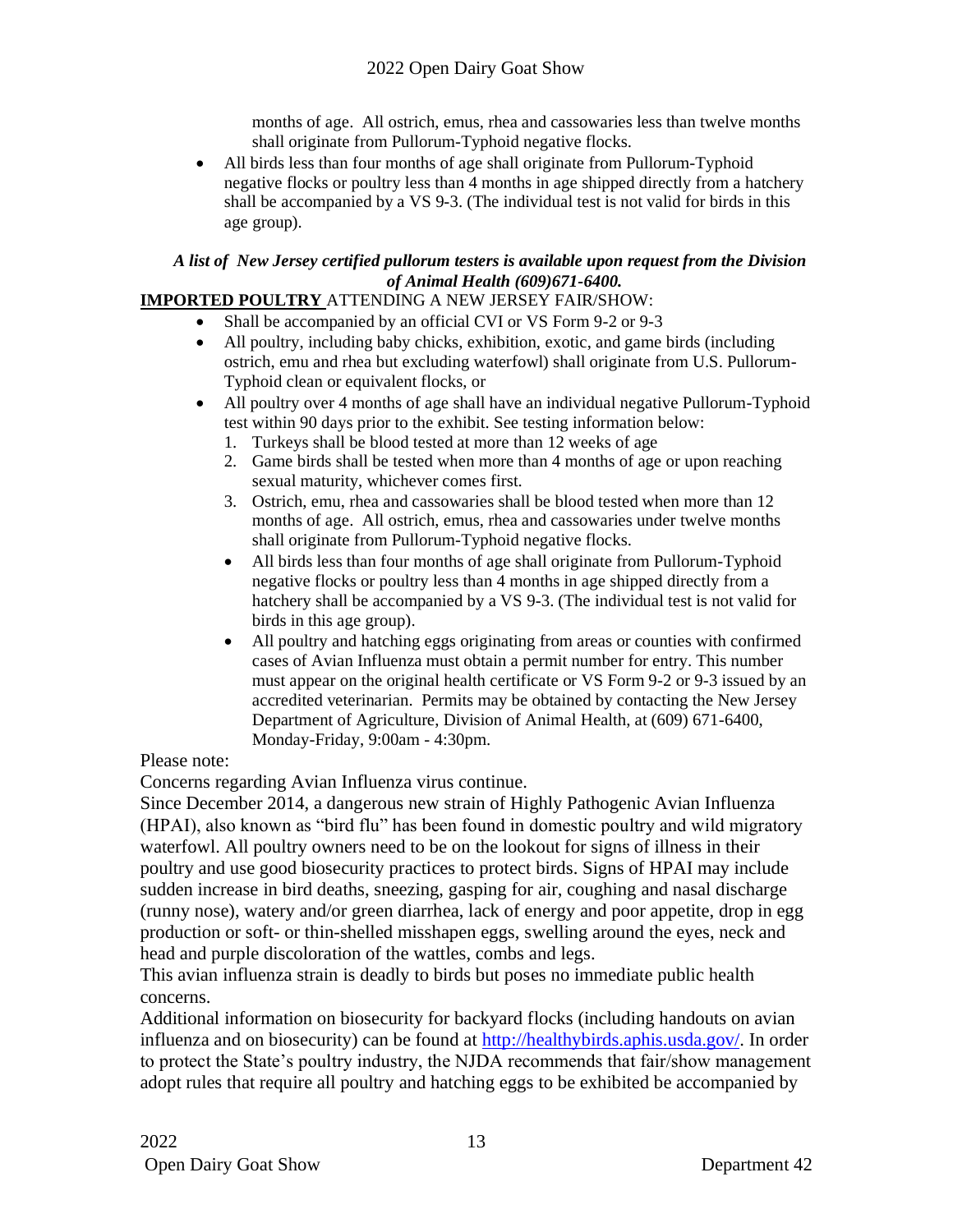certification that they are free from Avian Influenza, regardless of where the birds originated.

### **NEW JERSEY SHEEP** ATTENDING A NEW JERSEY FAIR/SHOW:

- Shall be accompanied by an official CVI or AHC
- All sheep, of any age, must be identified by USDA approved official identification approved ear tag and/or tattoo. A microchip is also acceptable but it must be a USDA approved device. If a microchip is used for ID, the animal owner must bring the microchip reader to the fair.

### **IMPORTED SHEEP** ATTENDING A NEW JERSEY FAIR/SHOW:

- **1.** Shall be accompanied by an official CVI
- 2. All sheep, of any age, must be identified by USDA approved official identification approved ear tag and/or tattoo. A microchip is also acceptable but it must be a USDA approved device. If a microchip is used for ID, the animal owner must bring the microchip reader to the fair.
- 3. From states with endemic Bluetongue must be tested negative within 30 days prior to entry

### **NEW JERSEY SWINE** ATTENDING A NEW JERSEY FAIR/SHOW:

• Shall be accompanied by an official CVI or AHC

### **IMPORTED SWINE** ATTENDING A NEW JERSEY FAIR/SHOW:

- Shall be accompanied by an official CVI
- Shall be negative to an official brucellosis test within 30 days prior to entry swine from a validated brucellosis-free state or a validated brucellosis-free herd are exempt from testing
- Shall be negative to an official pseudorabies test within 30 days prior to entry swine from a pseudorabies State IV or V State/Area or originate from a qualified pseudorabies negative herd are exempt from testing.

### **Additional requirements on top of the NJ Health requirements**

Updated Revisions to Animal Health Requirements (March 5, 2012)

### **Rabies Vaccination**

A current rabies vaccination is REQUIRED for all species for which there is a USDA licensed vaccine available. An acceptable proof of rabies vaccination must be presented at the vet check at the Fair. Note:

Rabies titers are not acceptable proof of rabies protection and cannot be used for entry requirements. Owners of animal species that do not have an approved rabies vaccine should discuss with their veterinarian the pros and cons of having their animal vaccinated against rabies with an "off label" rabies vaccine. During the Fair if an animal not vaccinated for rabies is suspected of having rabies, appropriate methods will be utilized to make a diagnosis including quarantining the animal for the appropriate period of time.

### **Bovine Viral Diarrhea persistent infection (BVD-PI) Testing**

All cattle, alpacas, and llamas must be negative to an approved test appropriate to detect Bovine Viral Diarrhea persistent infection (BVD-PI). This test must be reported on the required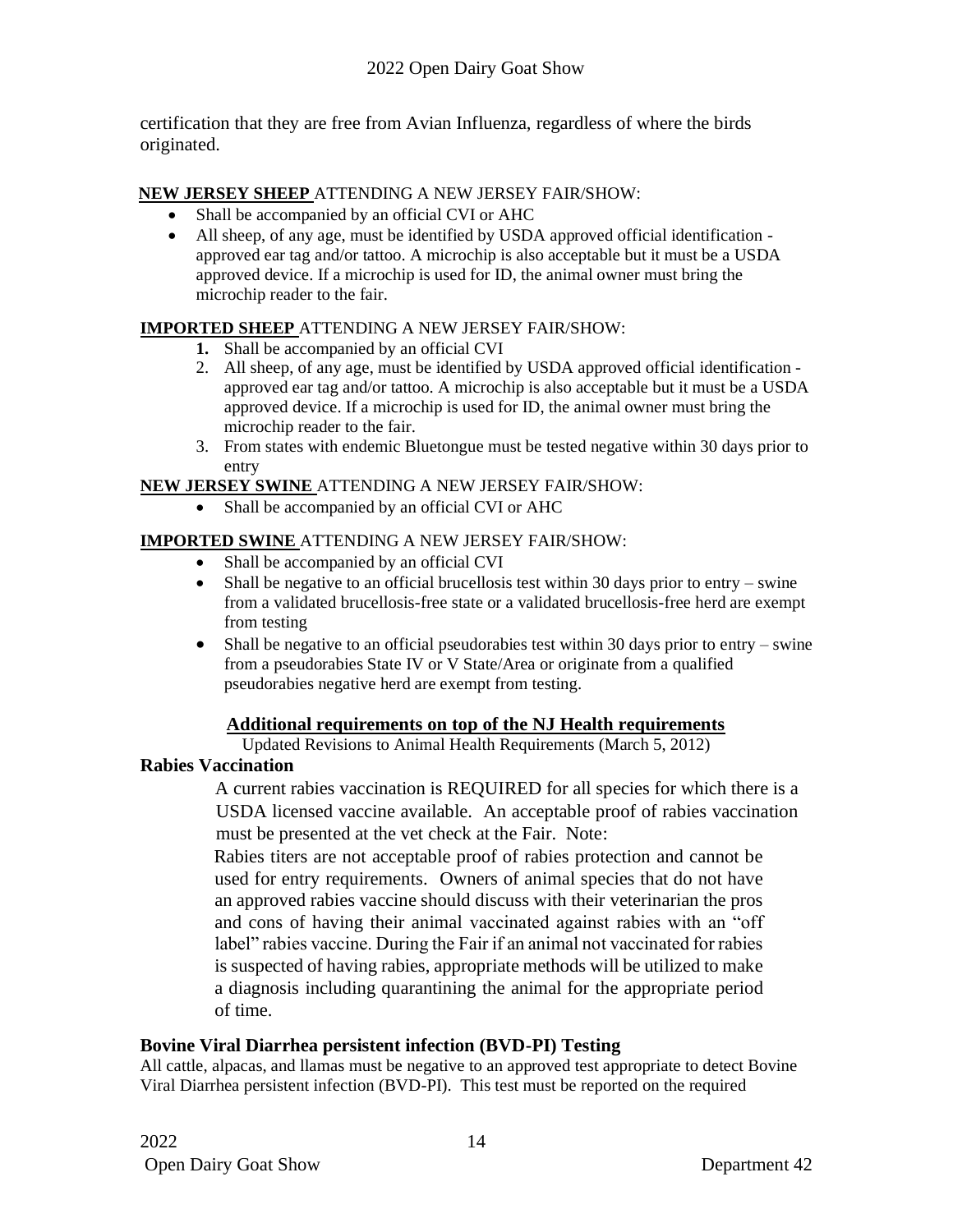certificate of veterinary inspection (CVI). The issuing veterinarian is responsible for verifying the validity of the test, the identification of the animal and recording the test date on the CVI. If a previous test is not verifiable the test must be repeated.

It is recommended that all cattle, alpacas, and llamas be vaccinated for Bovine Respiratory Disease Complex (shipping fever). Owner(s) should discuss with their veterinarian the advantages of having their animals vaccinated for the Bovine Respiratory Disease Complex. Cattle Testing:

• Currently acceptable BVD-PI tests for cattle less than 61 days old:

- Skin notch Antigen Capture ELISA (ACE) or Immunohistochemistry (IHC)
- Whole blood virus isolation
- Whole blood PCR

• Currently acceptable BVD-PI tests for cattle 61 days of age and older:

- Skin notch Antigen Capture ELISA (ACE) or Immunohistochemistry (IHC)
- Serum or milk Antigen Capture ELISA (ACE)
- Whole blood virus isolation
- Whole blood, serum or plasma PCR

Note: The NYS Veterinary Diagnostic Laboratory of Cornell University can conduct PCR testing on pools of up to 10 cattle.

Llama, Alpaca Testing:

• Currently acceptable BVD tests:

- PCR
- Whole blood virus isolation

Note: The NYS Veterinary Diagnostic Laboratory of Cornell University can pool llama, etc. samples for PCR testing as follows: Animals less than 61 days of age can be tested in pools of 2 animals, whole blood only. Animals 61 days of age and older can be tested in pools of 5 animals using whole blood, serum or plasma.

> Note: reviewed the above information with Dr. Paul Tallamy & Dr. Monique Obsharski April 28, 2022.

# **Please check with your veterinarian for any updated tests that are required by the New Jersey Department of Animal Health.**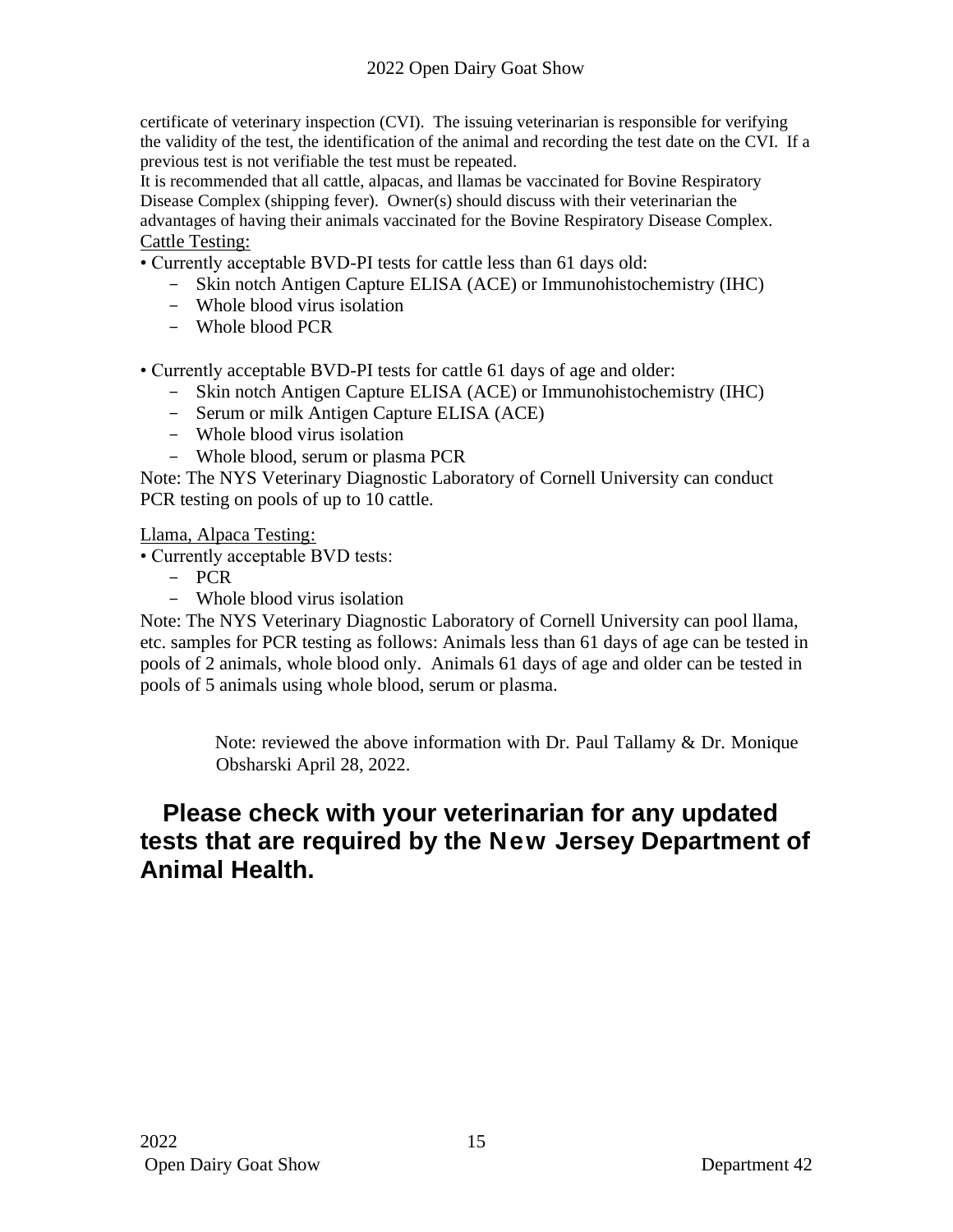### **IAFE**

#### **(INTERNATIONAL ASSOCIATION OF FAIRS AND EXPOSITIONS) NATIONAL CODE OF SHOW RING ETH I CS**

Exhibitors of animals at livestock shows shall at all times conduct themselves with honesty and good sportsmanship. Their conduct in this competitive environment shall always reflect the highest standards of honor and dignity to promote the advancement of agricultural education. This code applies to junior, as well as open class exhibitors, who compete in structured classes of competition. This code applies to all livestock offered in any event at a livestock show. In addition to the "IAFE National Code of Show Ring Ethics," fairs and livestock shows may have rules and regulations which they impose on the local, county, state, provincial, and national levels.

All youth leaders working with junior exhibitors are under an affirmative responsibility to do more than avoid improper conduct or questionable acts. Their moral values must be so certain and positive that those younger and more pliable will be influenced by their fine example. Owners, exhibitors, fitters, trainers, and absolutely responsible persons who violate the code of ethics will forfeit premiums, awards, and auction proceeds and shall be prohibited from future exhibition in accordance with the rules adopted by the respective fairs and livestock shows. Exhibitors who violate this code of ethics demean the integrity of all livestock exhibitors and should be prohibited from competition at all livestock shows in the United States and Canada.

#### **The following is a list of guidelines for all exhibitors and all livestock in competitive events:**

1. All exhibitors must present, upon request of fair and livestock show officials, proof of ownership, length of ownership, and age of all animals entered. Misrepresentation of ownership, age, or any facts relating thereto is prohibited.

2. Owners, exhibitors, fitters, trainers, or absolutely responsible persons shall provide animals health certificates from licensed veterinarians upon request by fair or livestock show officials.

**3.** Junior exhibitors are expected to care for and groom their animals while at fairs or livestock shows.

4. Animals shall be presented to show events where they will enter the food chain free of violative drug residues. This act of entering an animal in a livestock show is the giving of consent by the owner, exhibitor, fitter, trainers and/or absolutely responsible person for show management to obtain any specimens of urine, saliva, blood, or other substances from the animal to be used in testing. Animals not entered in an event which culminates with the animal entering the food chain shall not be administered drugs from other than in accordance with applicable federal, state, and provincial statutes, regulations and rules. Livestock shall not be exhibited if the drugs administered in accordance with federal, state and provincial statutes, regulations and rules affect the animal's performance or appearance at the event. If the laboratory report on the analysis of saliva, urine, blood, or other sample taken from livestock indicates the presence of forbidden drugs or medication, this shall be prima facie evidence such substance has been administered to the animal either internally or externally. It is presumed that the sample of urine, saliva, blood, or other substance tested by the approved laboratory to which it is sent is the one taken from the animal in question, its integrity is preserved, all procedures of said collection and preservation transfer to the laboratory and analysis of the sample are correct and accurate. The report received from the laboratory pertains to the sample taken from the animal in question and correctly reflects the condition of the animal at the time the sample was taken, with the burden on the owner, exhibitor, fitter, trainer, or absolutely responsible person to prove otherwise. At any time after an animal arrives on the fair or livestock show premises, all treatments involving the